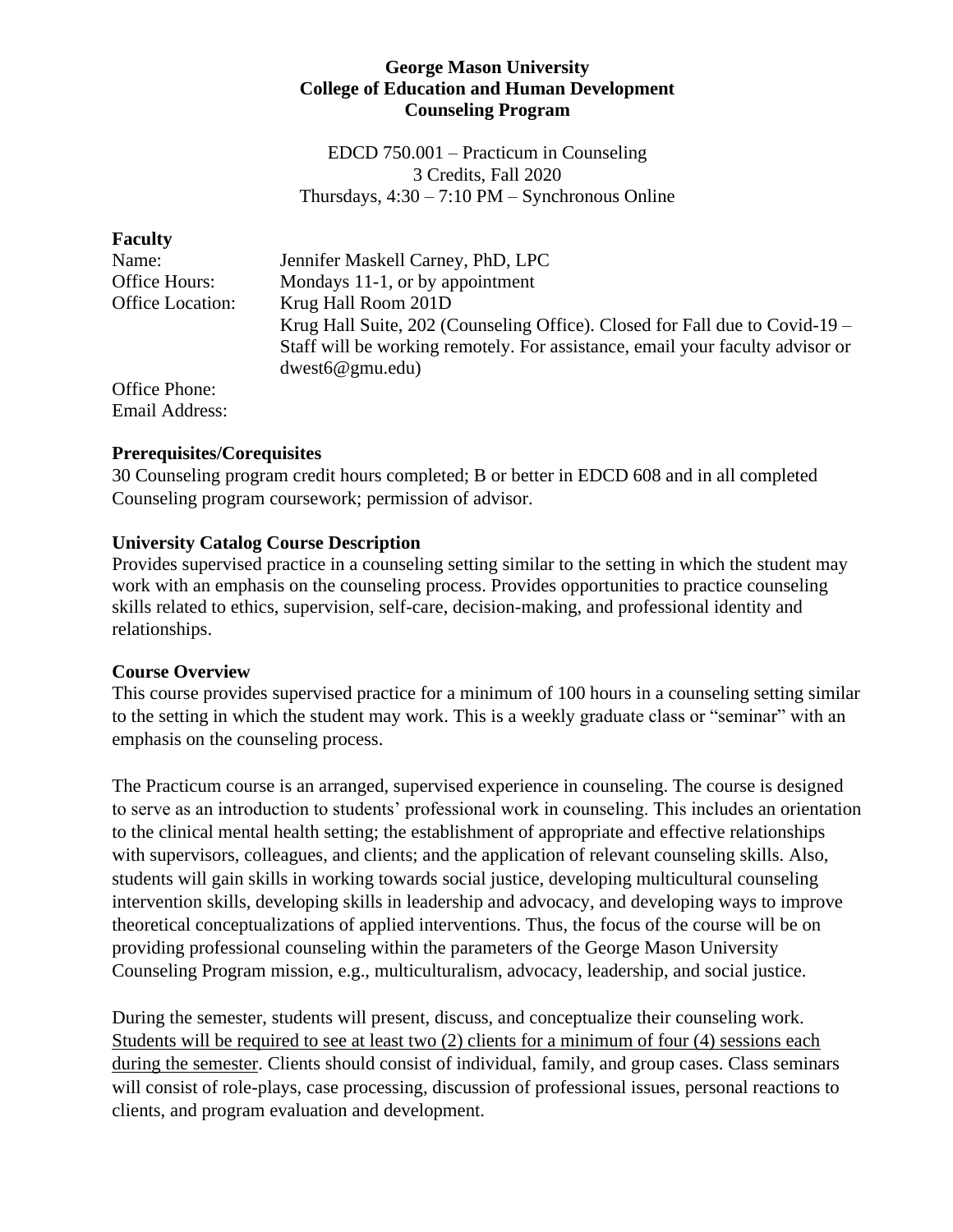Because of the serious nature of this work, it is essential that students discuss their reactions and feelings. Such discussions, however, cannot take place outside the context of a supervised class or appropriate site circumstance. You may not discuss cases in other classes, with friends or relatives, or in social situations since it is essential to maintain confidentiality. Violations of this principle in any form will be treated as a serious ethical/legal infraction. It is also imperative that you discuss cases with your on-site supervisor. If you have questions or concerns that need immediate attention, please call or email the instructor.

# **Course Delivery Method**

This course will be delivered online (76% or more) using a synchronous format via Blackboard Learning Management system (LMS) housed in the MyMason portal. You will log in to the Blackboard (Bb) course site using your Mason email name (everything before @masonlive.gmu.edu) and email password. The course site will be available on August 26.

**Under no circumstances may students participate in online class sessions (either by phone or Internet) while operating motor vehicles. Further, as expected in a face-to-face class meeting, such online participation requires undivided attention to course content and communication.**

# *Technical Requirements*

To participate in this course, students will need to satisfy the following technical requirements:

• High-speed Internet access with standard up-to-date browsers. To get a list of Blackboard's supported browsers see: [https://help.blackboard.com/Learn/Student/Getting\\_Started/Browser\\_Support#supported](https://help.blackboard.com/Learn/Student/Getting_Started/Browser_Support#supported-browsers)[browsers](https://help.blackboard.com/Learn/Student/Getting_Started/Browser_Support#supported-browsers)

To get a list of supported operation systems on different devices see: https://help.blackboard.com/Learn/Student/Getting Started/Browser Support#tested-devices[and-operating-systems](https://help.blackboard.com/Learn/Student/Getting_Started/Browser_Support#tested-devices-and-operating-systems)

- Students must maintain consistent and reliable access to their GMU email and Blackboard, as these are the official methods of communication for this course.
- Students may need to use a headset microphone for use with the Blackboard Collaborate web conferencing tool if situated in an area with a lot of background noise.
- Students may be asked to create logins and passwords on supplemental websites and/or to download trial software to their computer or tablet as part of course requirements.
- The following software plug-ins for PCs and Macs, respectively, are available for free download:
	- o Adobe Acrobat Reader: <https://get.adobe.com/reader/>
	- o Windows Media Player: <https://support.microsoft.com/en-us/help/14209/get-windows-media-player>
	- o Apple Quick Time Player: [www.apple.com/quicktime/download/](http://www.apple.com/quicktime/download/)

# *Expectations*

- See the detailed Course Schedule for specific meeting and assignment due date information.
- Log-in Frequency: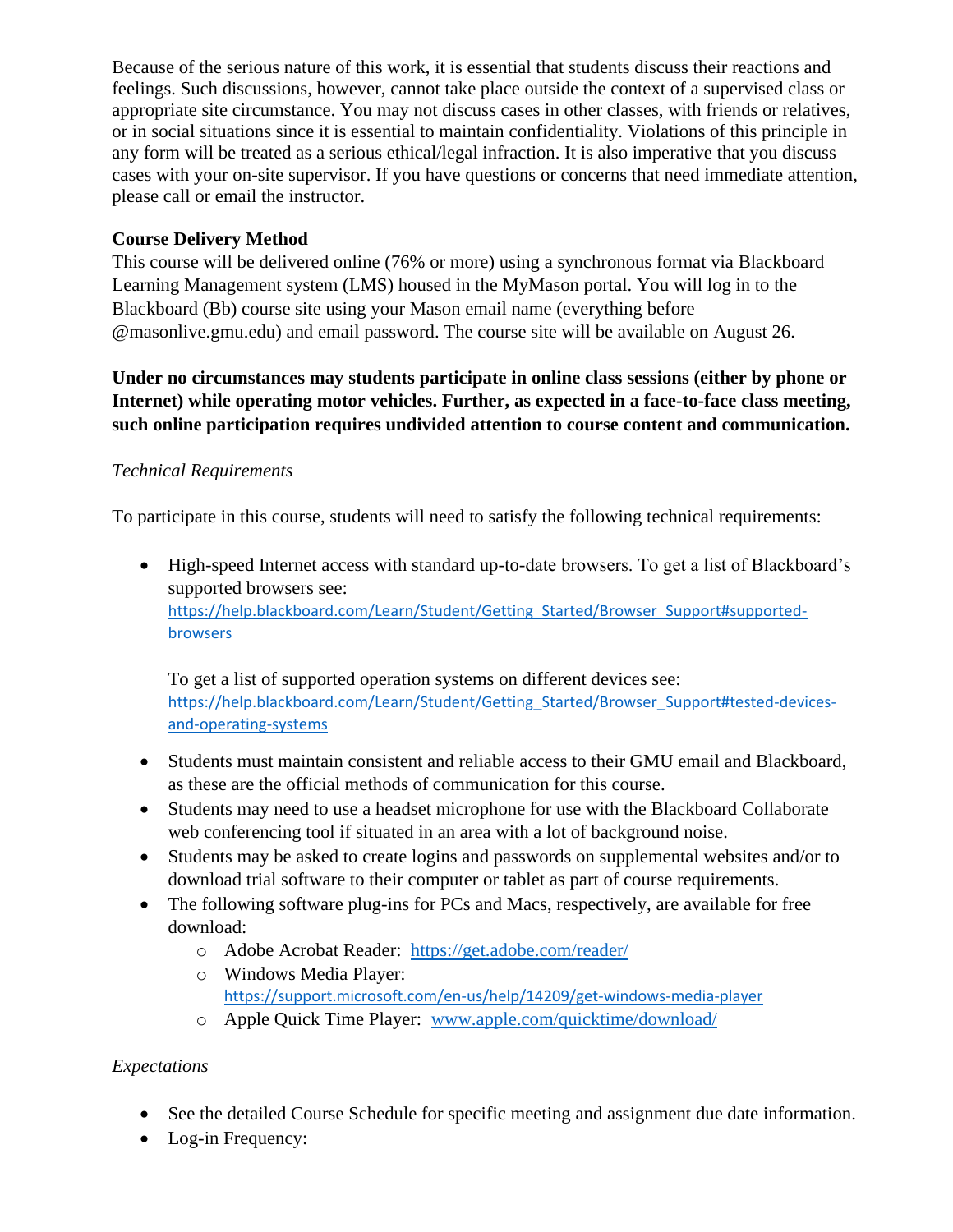Students must actively check the course Blackboard site and their GMU email for communications from the instructor, class discussions, and/or access to course materials at least 3 times per week. In addition, students must log-in for all scheduled online synchronous meetings.

• Participation:

Students are expected to actively engage in all course activities throughout the semester, which includes viewing all course materials, completing course activities and assignments, and participating in course discussions and group interactions.

• Technical Competence:

Students are expected to demonstrate competence in the use of all course technology. Students who are struggling with technical components of the course are expected to seek assistance from the instructor and/or College or University technical services.

• Technical Issues:

Students should anticipate some technical difficulties during the semester and should, therefore, budget their time accordingly. Late work will not be accepted based on individual technical issues.

• Workload:

Please be aware that this course is **not** self-paced. Students are expected to meet *specific deadlines* and *due dates* listed in the **Class Schedule** section of this syllabus. It is the student's responsibility to keep track of the weekly course schedule of topics, readings, activities and assignments due.

• Instructor Support:

Students may schedule a one-on-one meeting to discuss course requirements, content, or other course-related issues. Students should email the instructor to schedule a one-on-one session, including suggested dates/times.

• Netiquette:

The course environment is a collaborative space. Experience shows that even an innocent remark typed in the online environment can be misconstrued. Students must always re-read their responses carefully before posting them, so as others do not consider them as personal offenses. *Be positive in your approach with others and diplomatic in selecting your words*. Remember that you are not competing with classmates but sharing information and learning from others. All faculty are similarly expected to be respectful in all communications.

• Accommodations:

Online learners who require effective accommodations to ensure accessibility must be registered with George Mason University Disability Services.

# **Learner Outcomes**

This course is designed to enable students to do the following:

- 1. Practice counseling competencies developed throughout the graduate training program.
- 2. Become familiar with a community agency counseling setting, including organizational structure, protocols, relationships among staff and clients, and working conditions.
- 3. Begin forming professional identity and understanding of a counselor's role, including relationships with human service and integrated behavioral health care systems, as well as interagency and interorganizational collaboration and consultation (CACREP 2.F.1.b)
- 4. Understand the nature of the changing role of the counselor that includes advocacy, leadership, multiculturalism, and social justice.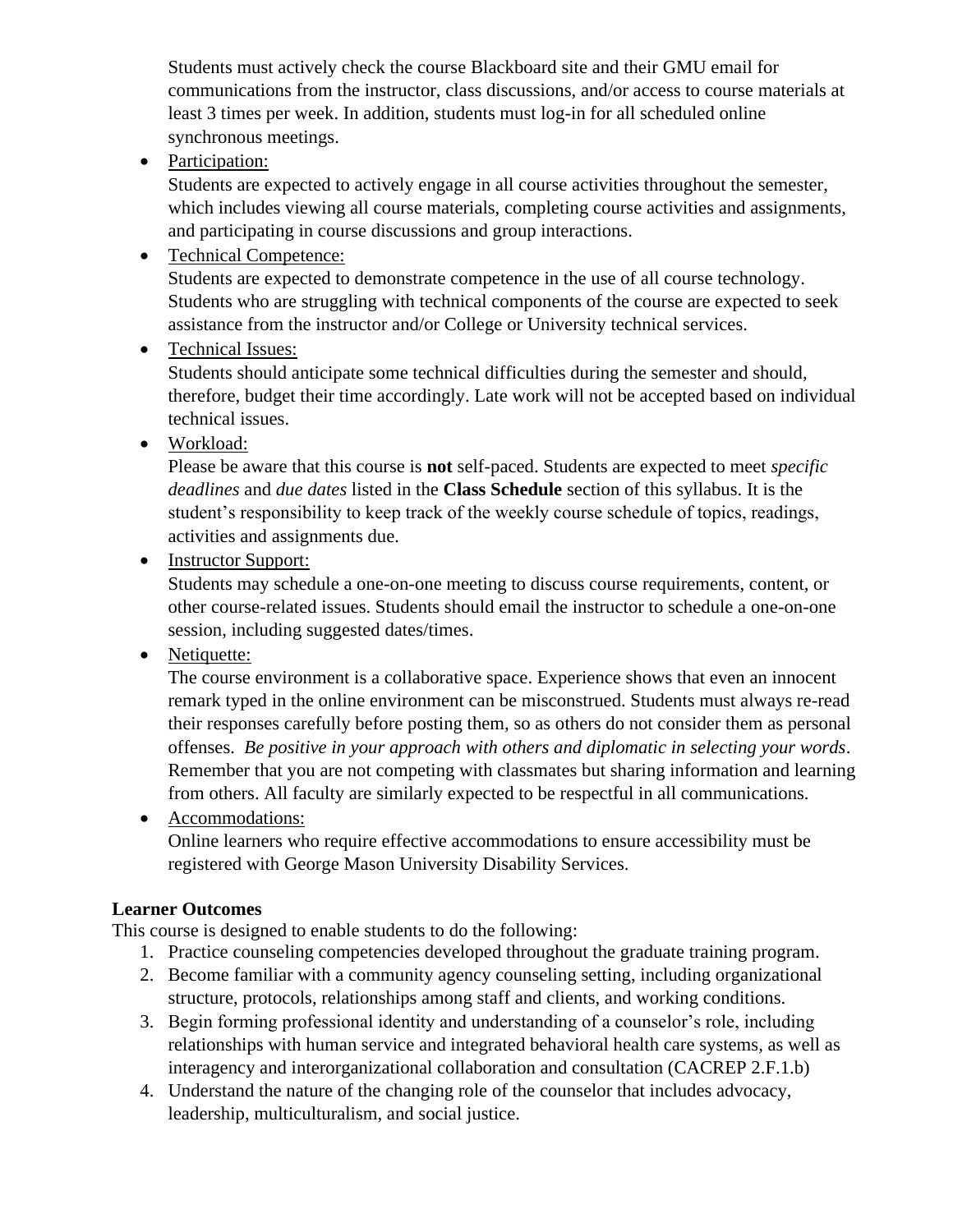- 5. Practice utilizing counseling strategies that are effective for individuals, groups, and families from diverse backgrounds.
- 6. Understand the impact of heritage, attitudes, beliefs, understandings, and acculturative experiences on an individual's views of others (CACREP 2.F.2.d.)
- 7. Understand multicultural and pluralistic characteristics within and among diverse groups nationally and internationally (CACREP 2.F.2.a.)
- 8. Internalize high standards of professional ethics of professional counseling organizations and credentialing bodies, and apply ethical decision-making and legal considerations in professional counseling (CACREP 2.F.1.i)
- 9. Gain self-awareness regarding how counselor characteristics and behaviors influence the counseling process (CACREP 2.F.5.f.)
- 10. Develop and refine a personal model of counseling (CACREP 2.F.5.n.)
- 11. Develop personal and professional self-care strategies (CACREP 2.F.1.l)
- 12. Understand the role of supervision and engage in supervised practice (CACREP 2.F.1.m)

# **Professional Standards**

*Council for Accreditation of Counseling and Related Education Programs (CACREP) 2016* Upon completion of this course, students will have met the following professional standards:

EDCD 755 is a culminating course for master's degree students in the Counseling and Development Program. The experience is designed to enhance counseling skills and to provide students with sitebased community agency counseling experiences. EDCD 755 fulfills the requirements of the following professional organizations:

- Commonwealth of Virginia Board of Counseling requirement for Supervised internship of 600 hours to include 240 hours of face-to-face direct client contact.
- Council for the Accreditation of Counseling and Related Educational Programs (CACREP) 2009 Standards that require counselor education programs include the study of helping relationships in a multicultural society;
- And CACREP-Section II. Professional Identity and CACREP-Section III. Professional Practice.
- American Counseling Association Code of Ethics requirement that counselors establish counselor education and training programs that integrate academic study and supervised practice.

# **Required Texts**

Jungers, C. M. & Scott, J. (2019). *Practicum and internship: Textbook and resource guide for counseling and psychotherapy* (6<sup>th</sup> ed.). New York, NY: Routledge.

Readings as assigned by instructor.

# **Course Materials**

All Practicum materials are located on Blackboard under the Counseling Program Organization page. Click the Practicum and Internship link located on the left-hand side. You should print out copies of the Information for CMHC On-Site Supervisor, Supervision Agreement, Monthly Log of Hours, Summary Log of Hours, Mid-Term Evaluation and Final Evaluation forms for your site supervisor, and any other relevant materials.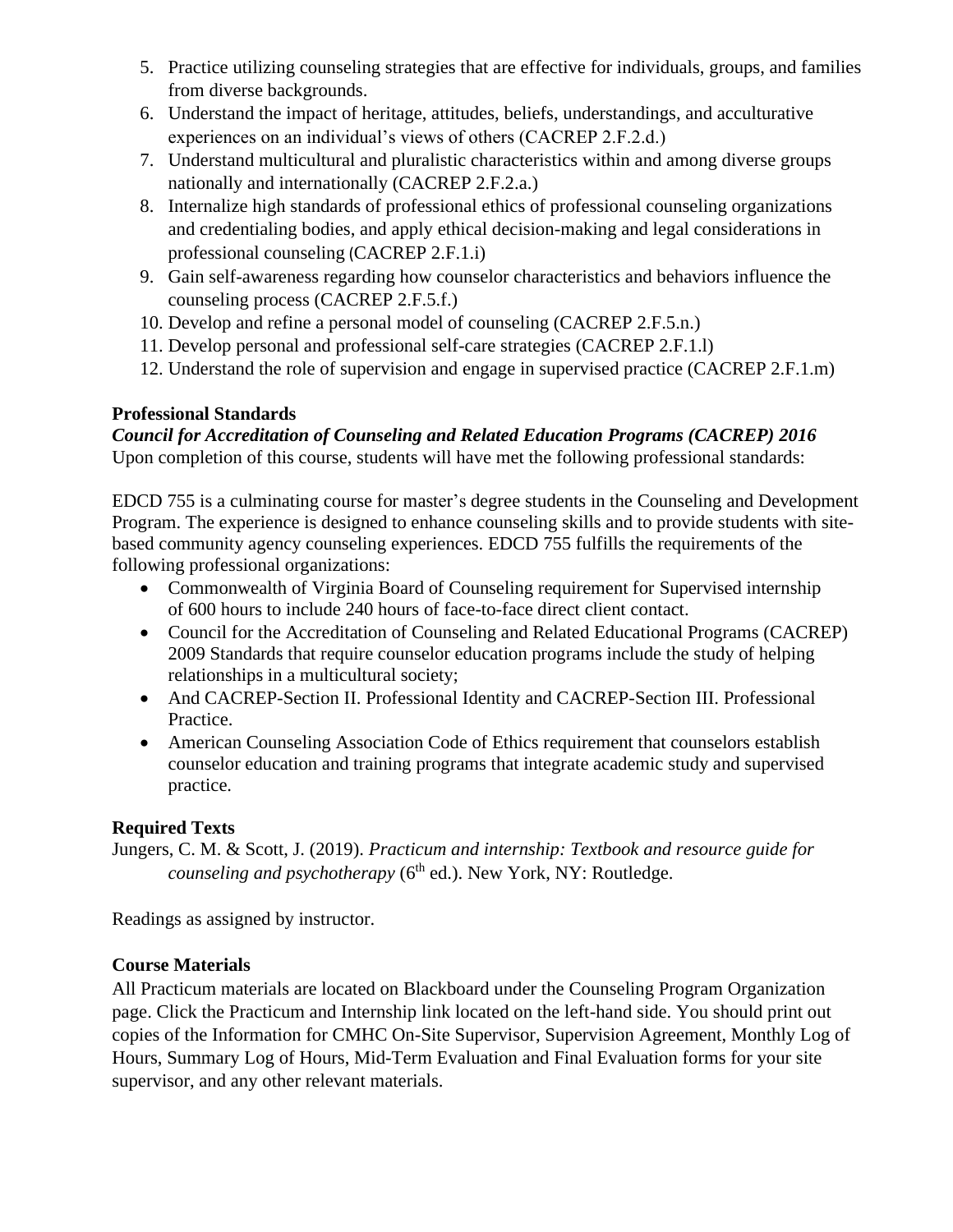#### **Course Performance Evaluation**

Students are expected to submit all assignments on time in the manner outlined by the instructor (e.g., Blackboard, Tk20, hard copy).

• **Assignments and/or Examinations**

**A minimum of 100 (agency) hours in the field placement.** At least forty (40) of these hours must be direct, face-to-face contact with clients. Hours spent in class may be counted toward the hour requirement, it should be recorded as group supervision. *Achieving the hours required to pass this class is the sole responsibility of the student.*

**The Supervision Agreement**: signed by you and your on-site supervisor is due by **September 10, 2020**. On-site Supervisors will then be contacted directly by the University Supervisor to initiate the collaborative supervisory relationship and answer any questions about the Supervision Agreement. A site-visit with the On-site Supervisor, University Supervisor, and student will be scheduled around the time of the mid-term evaluation.

### **Two tapes: transcripts, written narrative, and skills**

**Part A. Transcripts and Tapes:** Students will hand in two video or audio tapes and accompanying transcripts. Note, you must include a signed "permission to tape" form [See CMHC Required Forms in the Practicum and Internship tab on Bb]. It is important to make sure your video or audiotape quality is of good enough quality for review. As with the case presentations, videotape is strongly encouraged. I strongly recommend that you begin taping from Week 1 so that taping is an integral part of your therapy process. By taping regularly, you will have plenty of tapes to choose from for this assignment. Choose a 15- 20-minute segment of your tape to transcribe and identify the counseling skills and intent you are utilizing for each of your responses.

#### **\****The instructor may request additional counseling tapes from students based on overall assessments by the instructor and the Site Supervisor.\**

**Part B. Written Narrative of Session and Skills:** Student will submit an analysis of their counseling skills with their tapings. Please provide a brief description of your client and his or her presenting issue. In addition, state the primary focus that you are working on with your client in the segment and the theoretical orientation from which you are working. Note case-relevant ethical and diversity considerations. Lastly, include an evaluation of your counseling skills (e.g., summarization, reflection, confrontation, encouragers, etc.). What skills did you use effectively? Which skills did you neglect? What would you do differently next time? More information will be provided in class.

**Professional Wellness Project:** You will be required to interview your site supervisor and one other senior clinician in your practicum site regarding their experiences as new professionals. What was their first job in the counseling field? How did they adjust to becoming new professionals? What were their challenges, and successes? What do they wish they had known as students and new professionals? What advice do they have for you in terms of self-care, to enhance learning and thriving in the counseling profession? You will provide a summary and synthesis of your interviews in a 4-5-page paper. Include a self-care plan of your own for practicum and internship, taking into account what you have learned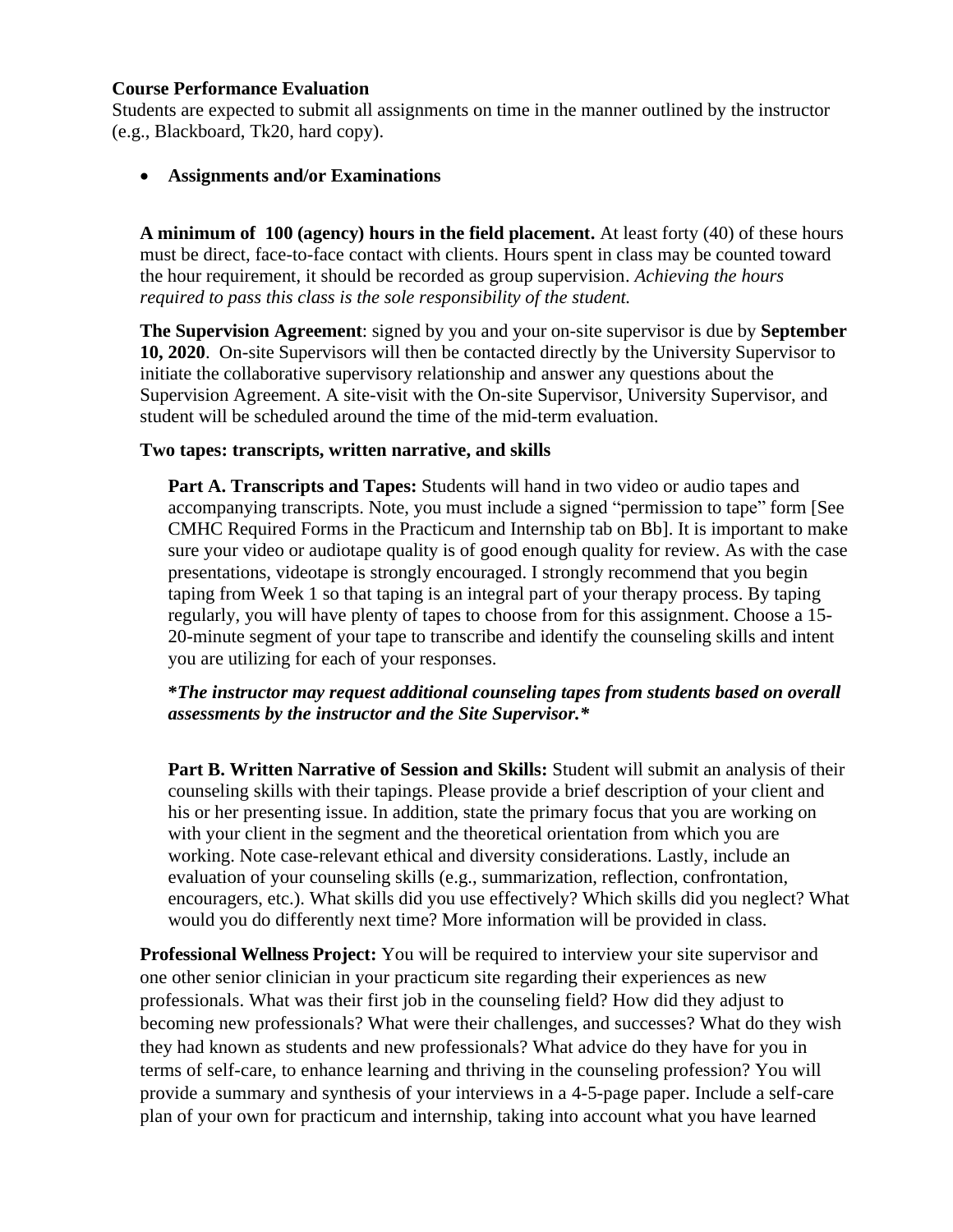from these interviews and include personal ways/methods you utilize (or plan to utilize) to stay well, balanced, and strengthened.

**Class Participation.** Students in Counseling courses are expected to demonstrate a high level of participation consistent with graduate-level education. Students are expected to: be on time and present for the duration of the class; demonstrate engagement (ask questions, share thoughts); be respectful and attentive; and demonstrate preparedness for each class meeting. You will be asked to give feedback and discuss each other's case presentations, discuss the course reading(s), and be active in other class discussion.

**Case Presentation.** Students will present one client during group supervision to receive feedback and consultation from the group. An outline to follow for the presentation will be provided in class. For the presentation, you are required to play a brief video or audio recording (approximately 5 minutes) of your counseling session. Videotape is strongly recommended due to the importance of learning to observe nonverbal responses of patients to therapeutic interventions. If you choose to use audiotaping, *the recording must be audible and clear*. You will bring in this recording from a session with your client. You are permitted to present the client from your first taping/transcription, if desired. The presentation and discussion will provide you the opportunity to discuss your client's concerns, personal reactions to your client, difficulties with your client, etc. You will have the opportunity to receive feedback and assistance from your peers and instructor for both personal and professional growth. *Presentation dates will be assigned during the first night of class.*

**Final Site Supervisor Evaluation.** Students are required to upload their final supervisor practicum evaluation to VIA found under the "assessment" link in Blackboard.

## • **Other Requirements**

## **Course Expectations**

APA Format: Students in Counseling courses are expected to use APA style  $(6<sup>th</sup>$  ed.) for written papers.

#### Electronic Devices

**Turn off and put away all electronic communication devices during class.** Cell phones, pagers, and other communicative devices are not allowed in this class. Please keep them stowed away and out of sight. Laptops or tablets (e.g. iPads) may be permitted for the purpose of taking notes only. Engaging in activities not related to the course (e.g. gaming, email, chat, text, etc.) will result in a significant deduction in your participation grade. **Notify the instructor prior to class if you have an emergency situation that requires accommodation.**

#### Attendance

In accordance with the policies of the Counseling Program, on-time attendance at every class meeting is expected. Late arrival to class will impact class participation grade. **Two or more unexcused absences will result in loss of course credit.** Attendance on the first day of class is required. Excused absences are permitted for illness, religious holidays, or emergency situations only; documentation is required for the absence to be considered excused.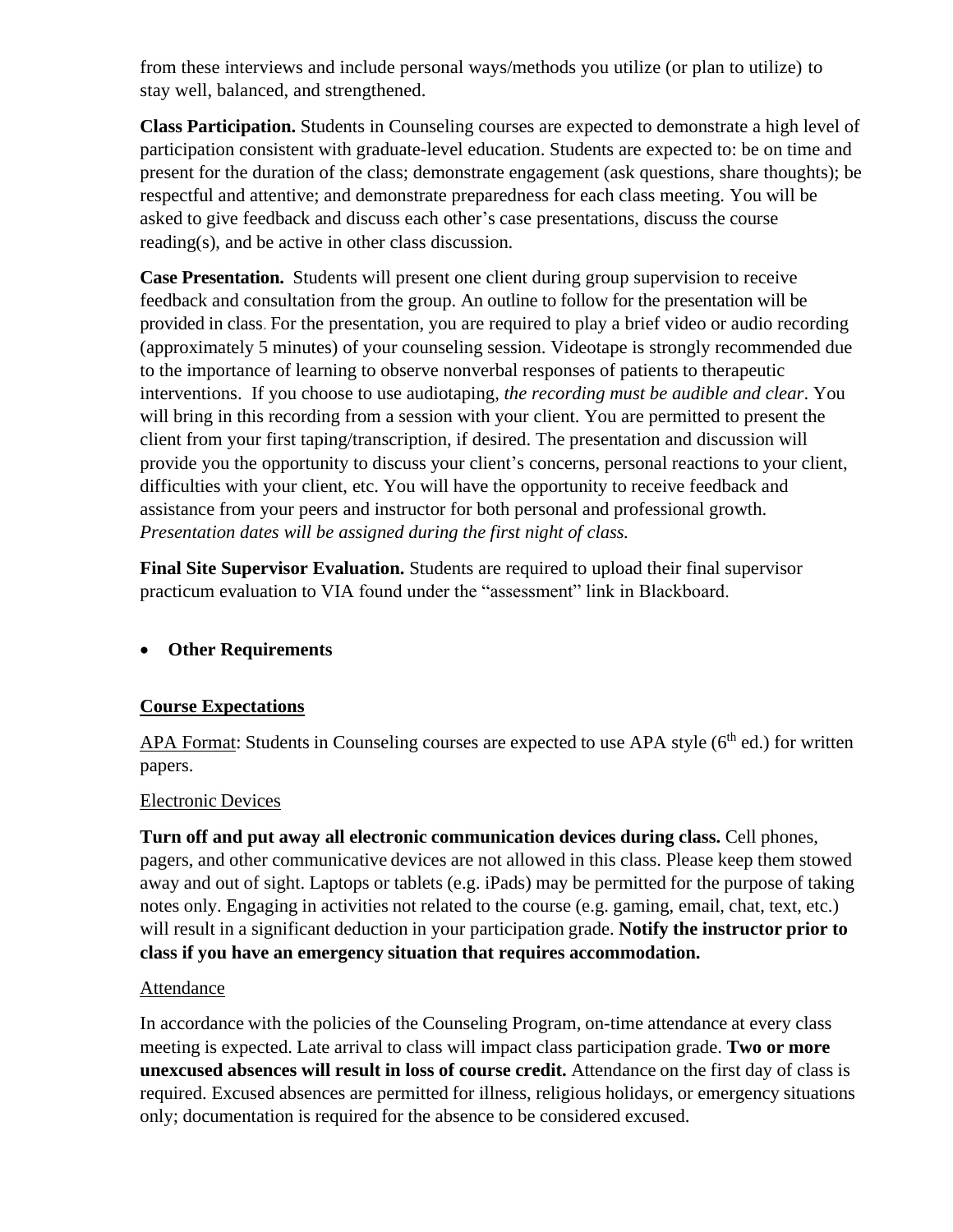Work-related absences are not considered excused.

## Course Requirements

Each student is expected to do the following: (1) attend each class, (2) complete all reading assignments before class, (3) arrive on time and stay for the entire class period, (4) participate in discussions and in-class work groups, (5) regularly check GMU email, and (6) submit or access documents via Blackboard as assigned.

# Plagiarism

Plagiarism is a violation of both the George Mason University code of honor and the expected professional dispositions of the Counseling Program. The GMU English Department has developed the following statement regarding plagiarism: "Plagiarism means using the exact words, opinion, or factual information from another person without giving that person credit. Writers give credit through the use of accepted documentation styles, such as parenthetical citation, footnotes, or end notes; a simple listing of books and articles is not sufficient. Plagiarism is the equivalent of intellectual robbery and cannot be tolerated in an academic setting. Student writers are often confused as to what should be cited. Some think that only direct quotations need to be credited. While direct quotations do need citations, so do paraphrases and summaries of opinions or factual information formerly unknown to the writers or which the writers did not discover themselves. Exceptions to this include factual information which can be obtained from a variety of sources, the writer's own insights or findings from their own field research, and what has been termed common knowledge. What constitutes common knowledge can sometimes be precarious, and what is common knowledge for one audience may be so for another. In such situations, it is helpful to keep the reader in mind and to think of citations as being reader friendly. In other words, writers provide a citation for any piece of information that they think their readers might want to investigate further. Not only is this attitude considerate of readers and establishes credibility, it will almost certainly ensure that writers will never be guilty of plagiarism."

# • **Grading**

# **Course Performance Evaluation Weighting**

Students must achieve a "B" or higher in order to move on to Internship I and then Internship II. Included in the assignments is the requirement that the following must also be met to receive an adequate grade:

- Completion of all assignments of acceptable quality, turned in by date due.
- Attendance at all classes and at practicum site. Absences must be pre-arranged, unless due to an emergency. Please notify instructor and on-site supervisor, as appropriate. Two or more unexcused absences will result in course failure. Late arrival will impact class participation grade.
- Active classroom participation, including providing constructive feedback and suggestions for classmates.
- Completion of required site hours, recorded and signed on log of hours (no less than 40 direct service hours).
- Satisfactory mid-term and final evaluation from on-site supervisor.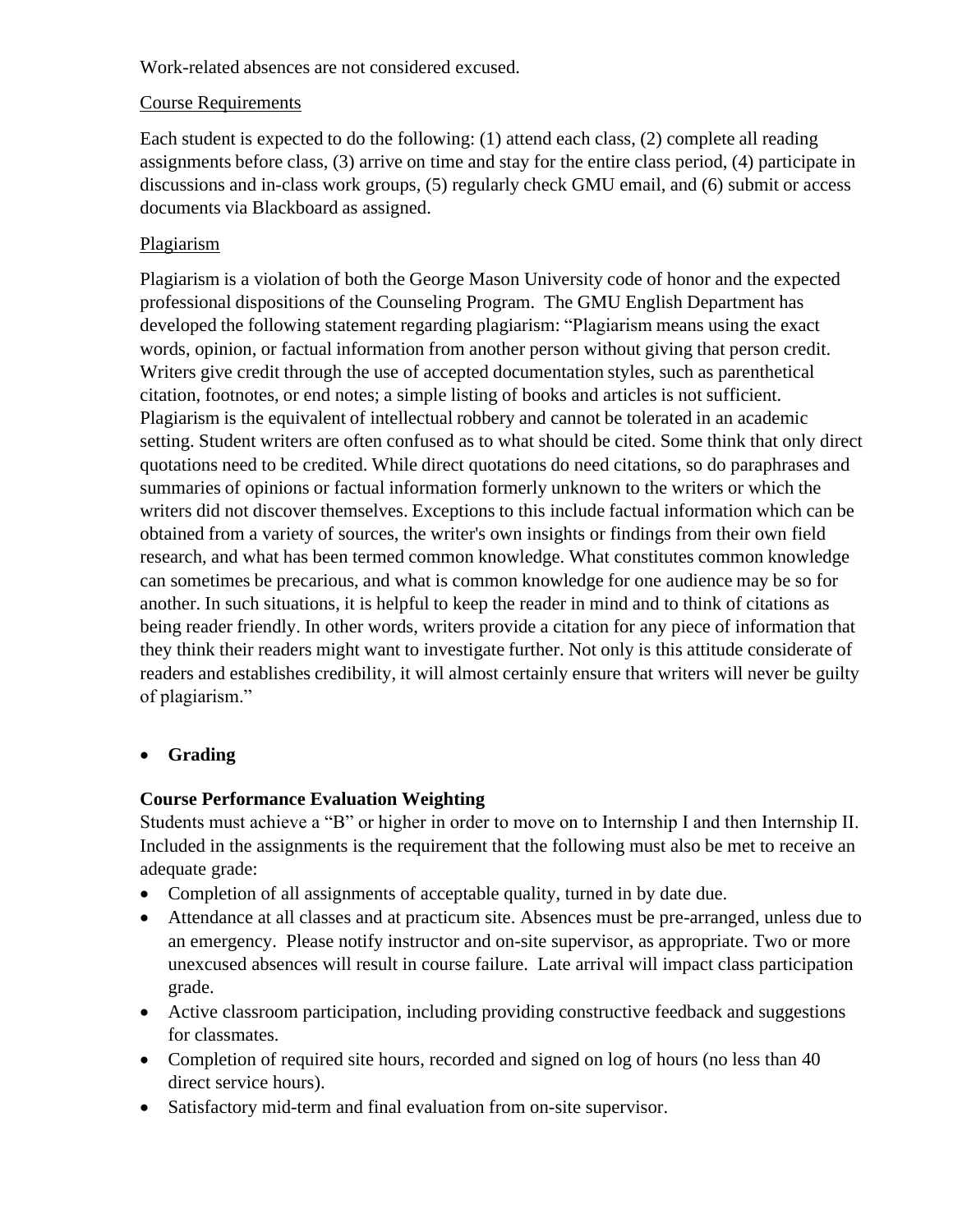# **Summary of Grading System and Course Requirements**

| Two tapes: transcripts, written narrative, and skills | 20 points (10 each) |
|-------------------------------------------------------|---------------------|
| Professional Wellness Project                         | 20 points           |
| <b>Class Participation</b>                            | 20 points           |
| <b>Case Presentation</b>                              | 20 points           |
| Final Practicum Site Supervisor Evaluation            | 20 points           |

### **Grading Policies**

**In accordance with the George Mason University Grading Policy, the following grades may be achieved:**

# **A [100-97]; A- [96-94]; B+ [93-91]; B [90-87]; B- [86-84]; C [83-80]; F [79 and below]**

### **Professional Dispositions**

See<https://cehd.gmu.edu/students/polices-procedures/>

Students must adhere to program professional dispositions: <https://cehd.gmu.edu/assets/docs/forms/Professional%20Dispositions.pdf>

### **Professional Dispositions Assessment**

Professional Dispositions are assessed in all required courses. The minimum score (benchmark) is based on the level of the course, as described below.

| <b>Level of Assessment</b> | <b>CMHC</b>                   | <b>SC</b>                     | <b>Minimum</b> |  |
|----------------------------|-------------------------------|-------------------------------|----------------|--|
|                            |                               |                               | <b>Score</b>   |  |
| <b>Basic</b>               | 602, 609, 601, 525, 603, 604  | 602, 606, 601, 525, 603, 604  |                |  |
|                            | 654, 652, 656, 658            | 613, 611, 626, 615            |                |  |
| Intermediate               | 608, 750, 660, 628, 619, 621, | 608, 751, 660, 628, 619, 621, |                |  |
|                            | 610, 797                      | 610, 797                      |                |  |
| <b>Advanced</b>            | 792, 793                      | 794, 795                      |                |  |

Professional Dispositions assessments are scored as follows:

- **4: Consistently Evident** The student demonstrates the disposition all or almost all of the time. This rank is considered exceptional, particularly for students who are at the beginning of their program. Students who are advanced in the program (i.e., in their last year of the program and enrolled in Internship I or II) should except to achieve this rank.
- **3: Frequently Evident** The student demonstrates the disposition often or most of the time. It is expected that students in the middle of the program (i.e., usually the second year for full time or third year for part time students) will achieve this rank. This reflects that they have moved beyond the initial phase of counselor training and are developing well towards being a professional counselor.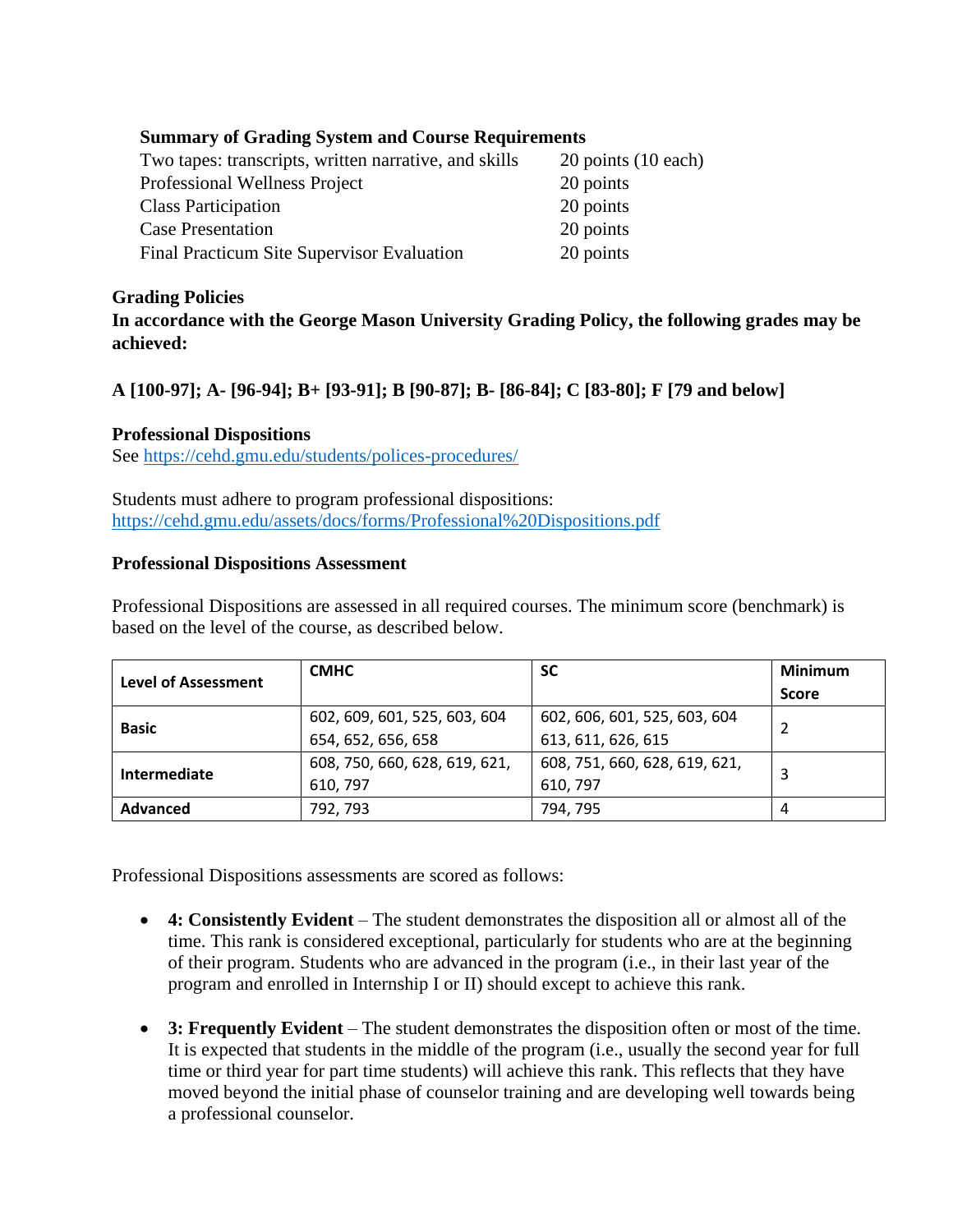- **2: Sometimes Evident** The student demonstrates the disposition sometimes or inconsistently. It is expected that students at the beginning of the program (i.e., first year for most students) will achieve this rank. Students at the beginning of the program are expected to be developing towards these professional dispositions as a part of their counselor training and preparation for their future as a professional counselor.
- **1: Seldom Evident** The student demonstrates the disposition rarely or not at all. In some instances, this may also indicate a harmful demonstration of professional disposition(s). Students at the beginning of their program may achieve this rank, which can be developmentally appropriate as they learn the expectations for students and future professional counselors. Should this occur, students should expect to meet with their advisor, who will assist them in addressing the area of concern.
- **N/A: Not Applicable** An instructor or supervisor may use this to note that they did not have the opportunity to observe the disposition or that it was not relevant in the given context. This is most likely to occur at the beginning of the program when some dispositions may not be germane to the particular class.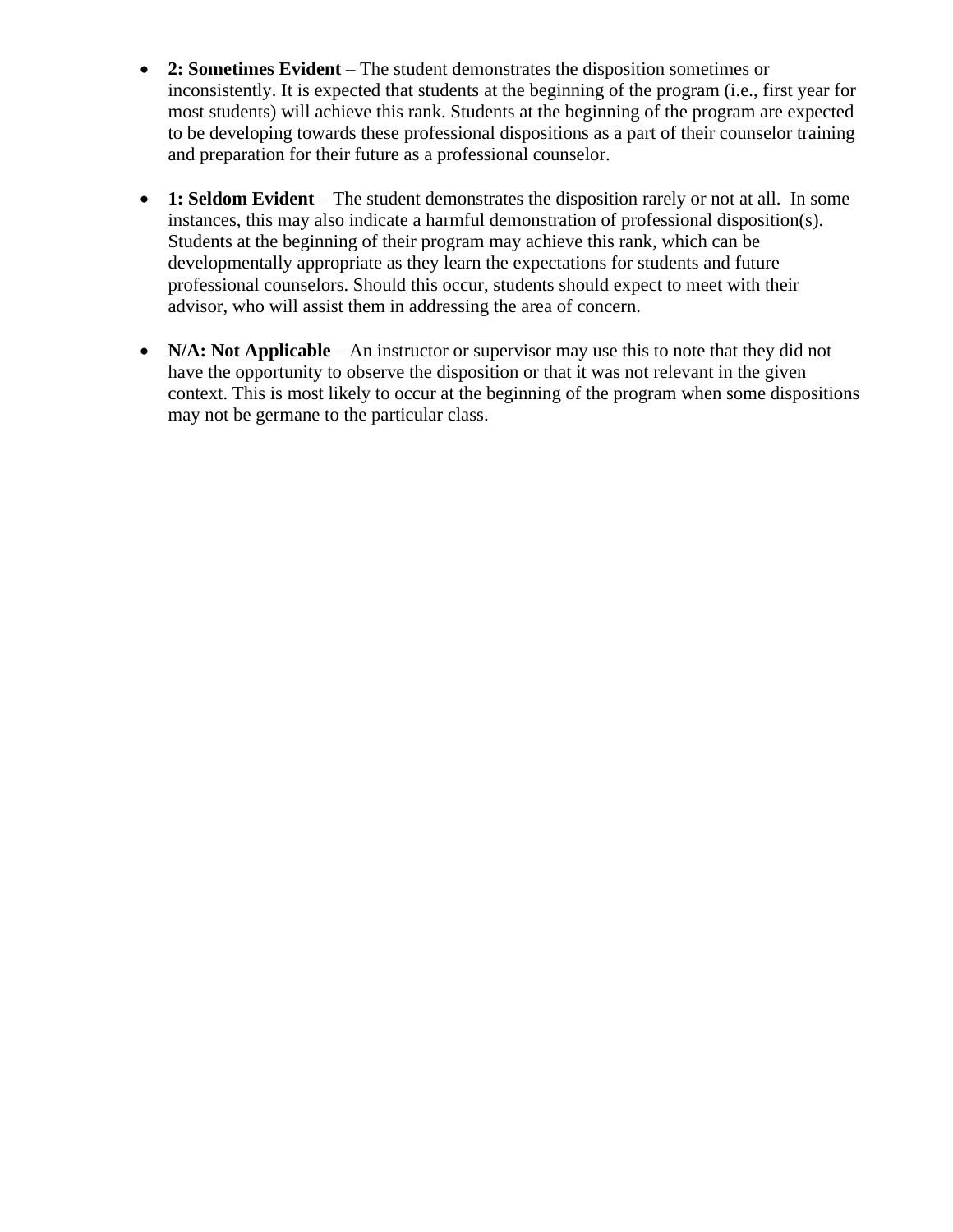# **Class Schedule**

| SΣ | Cla Date | Topic                                                                                                                                                                          | <b>DUE</b>                                                                                                                           |  |  |
|----|----------|--------------------------------------------------------------------------------------------------------------------------------------------------------------------------------|--------------------------------------------------------------------------------------------------------------------------------------|--|--|
|    | 8/27/20  | • Introductions<br>• Introduction to Course and Syllabus<br>• Practicum/Internship Expectations<br>• Beginning the practicum<br>• Case Presentation dates                      | Review Syllabus and Seminar<br>Guidelines<br>Skovholt & Ronnestad (2003)<br>TXT Chapter 6                                            |  |  |
| 2  | 9/3/20   | • Initial client meetings<br>• Stages of counseling<br>• Tapings                                                                                                               | Cavanaugh & Levitov (2002)<br>Chapter 2                                                                                              |  |  |
| 3  | 9/10/20  | • Discussion of Wellness Project<br>• Self-care and counselor burnout<br>• Developing a self-care plan                                                                         | TXT chapter 3<br><b>Self-Care Assessment</b><br><b>Reading TBA</b><br><b>Supervision Agreement DUE</b>                               |  |  |
| 4  | 9/17/20  | • Ethical concerns<br>• What are ethical concerns at your site, and how are they handled?                                                                                      | ACA Code of Ethics (2014)<br>TXT Chapter 8<br><b>Wellness Project DUE</b>                                                            |  |  |
| 5  | 9/24/20  | • Utilizing supervision<br>• What is your relationship like with your supervisor?<br>• What are strengths, areas for improvement, and responsibilities of<br>the relationship? | TXT Chapter 7                                                                                                                        |  |  |
| 6  | 10/1/20  | • Diversity<br>• What is your experience with diversity and differing worldviews so<br>far in your practicum?<br>• Case presentations $1 \& 2$                                 | <b>Reading TBA</b><br><b>Consent for taping DUE</b><br><b>Transcript/Tape #1 DUE</b><br><b>Monthly Log #1 DUE</b>                    |  |  |
| 7  | 10/8/20  | • Case presentations 3, 4, $& 5$                                                                                                                                               | <b>Midterm evaluation DUE</b>                                                                                                        |  |  |
| 9  | 10/15/20 | • Case presentations 6 & 7                                                                                                                                                     |                                                                                                                                      |  |  |
| 10 | 10/22/20 | • NO CLASS MEETING<br>• Meet for individual supervision with Dr. Carney this week.                                                                                             |                                                                                                                                      |  |  |
| 11 | 10/29/20 | • Developing style and integrating theory<br>• What theory do you primarily use? How is it evident in your work<br>with clients?                                               | TXT Chapter 5                                                                                                                        |  |  |
| 12 | 11/5/20  | • Self-care, wellness, and boundaries<br>How well have you adhered to your self-care plan? How can it be<br>updated/improved?                                                  | <b>Transcript/Tape #2 DUE</b><br><b>Monthly Log #2 DUE</b>                                                                           |  |  |
| 13 | 11/12/20 | • Preparing for termination/taking a break<br>• How are you preparing yourself and your clients for holidays/time<br>away from practicum?                                      | Skovholt (2005)                                                                                                                      |  |  |
| 14 | 11/19/20 | <b>TBA</b>                                                                                                                                                                     |                                                                                                                                      |  |  |
| 14 | 11/26/20 | Thanksgiving Day- NO CLASS                                                                                                                                                     |                                                                                                                                      |  |  |
| 15 | 12/4/20  | • Wrapping up and transitioning<br>• Reflecting on the practicum experience                                                                                                    | <b>All paperwork DUE:</b><br><b>Final Summary Log,</b><br><b>Final Supervisor Eval,</b><br>Monthly Log #3, Break<br><b>Agreement</b> |  |  |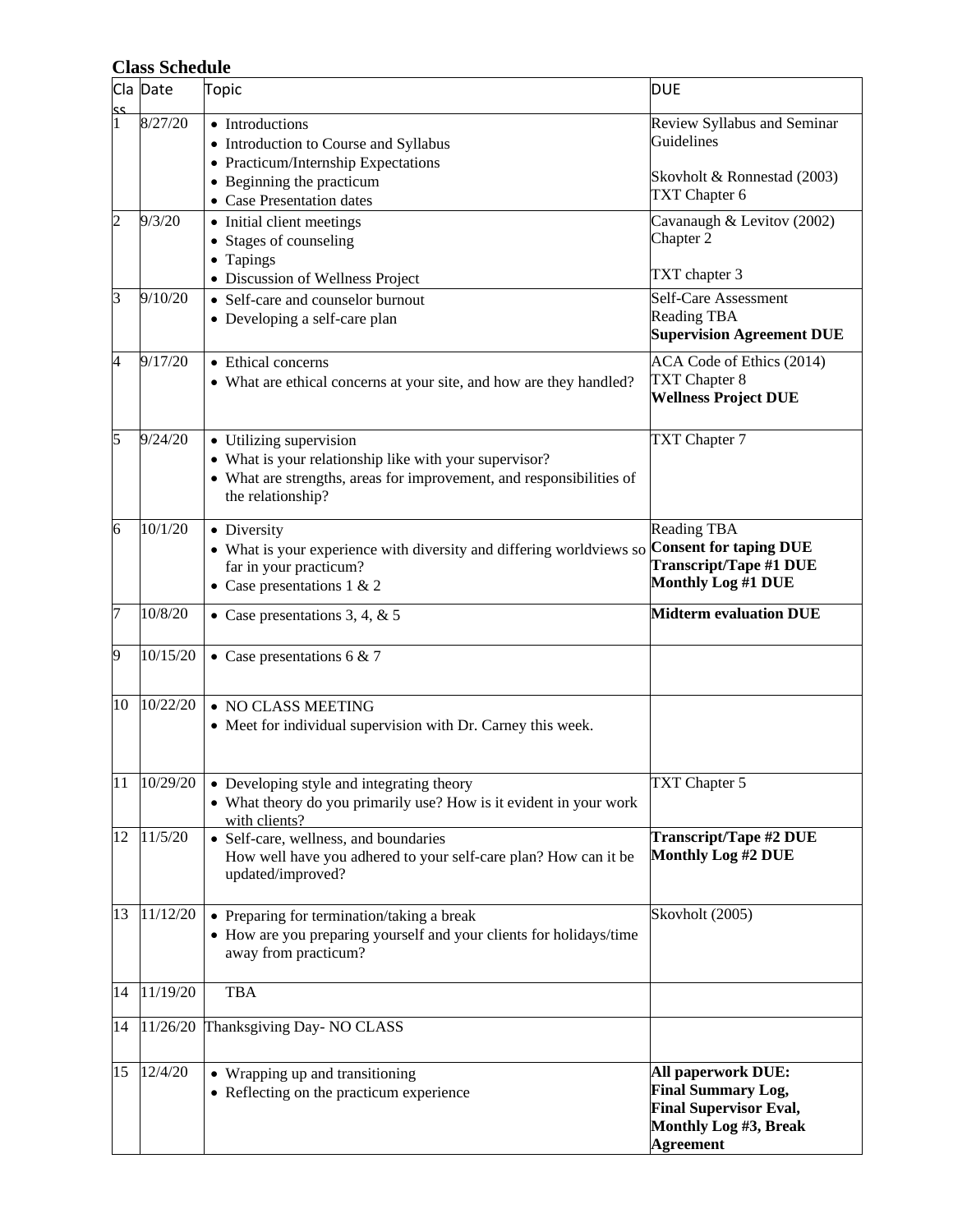Note: Faculty reserves the right to alter the schedule as necessary, with notification to students.

### **Counseling Program Mission Statement**

The Counseling Program is committed to preparing counselors who promote the social, psychological, physical, and spiritual health of individuals, families, communities, and organizations in order to contribute to the advancement of global well-being. The program strives for national and international excellence in implementing a counseling perspective which provides a foundation in basic counseling skills and focuses on social justice, multiculturalism, international, advocacy and leadership. It is our belief that a global perspective on development across the life span, and an understanding and appreciation of multiculturalism, diversity, and social justice are integral to the preparation of professional counselors, requiring that professional counselors are prepared to assume leadership roles, be proactive change agents and become advocates for social, economic and political justice. The program is committed to accomplish this mission by working through interdisciplinary teams as well as promote the interconnectedness of teaching, research, service and professional practice. Through this mission faculty will facilitate a continued tradition of international, national and regional leadership through the development of collaborative partnerships and projects, research, publications, presentations, consultation, and training.

### **Core Values Commitment**

The College of Education and Human Development is committed to collaboration, ethical leadership, innovation, research-based practice, and social justice. Students are expected to adhere to these principles: [http://cehd.gmu.edu/values/.](http://cehd.gmu.edu/values/)

## **GMU Policies and Resources for Students**

#### *Policies*

- Students must adhere to the guidelines of the Mason Honor Code (see <https://catalog.gmu.edu/policies/honor-code-system/> ).
- Students must follow the university policy for Responsible Use of Computing (see [https://universitypolicy.gmu.edu/policies/responsible-use-of-computing/\)](https://universitypolicy.gmu.edu/policies/responsible-use-of-computing/).
- Students are responsible for the content of university communications sent to their Mason email account and are required to activate their account and check it regularly. All communication from the university, college, school, and program will be sent to students **solely** through their Mason email account.
- Students with disabilities who seek accommodations in a course must be registered with George Mason University Disability Services. Approved accommodations will begin at the time the written letter from Disability Services is received by the instructor (see [https://ds.gmu.edu/\)](https://ds.gmu.edu/).
- Students must silence all sound emitting devices during class unless otherwise authorized by the instructor.

## *Campus Resources*

• Support for submission of assignments to Tk20 should be directed to  $\frac{tk20\text{help@gmu.edu}}{tk20\text{help@gmu.edu}}$  or [https://cehd.gmu.edu/aero/tk20.](https://cehd.gmu.edu/aero/tk20) Questions or concerns regarding use of Blackboard should be directed to [https://its.gmu.edu/knowledge-base/blackboard-instructional-technology](https://its.gmu.edu/knowledge-base/blackboard-instructional-technology-support-for-students/)[support-for-students/.](https://its.gmu.edu/knowledge-base/blackboard-instructional-technology-support-for-students/)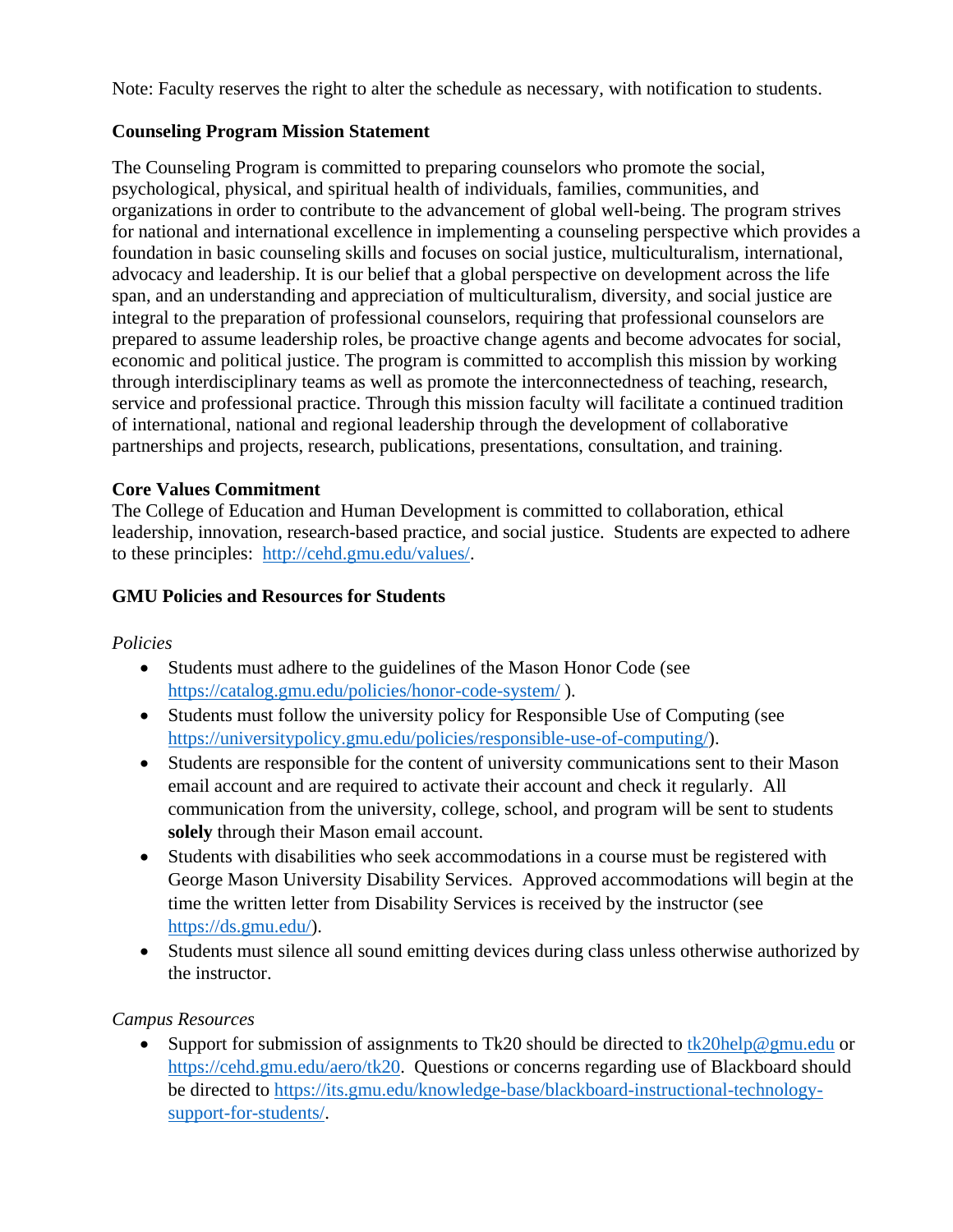• For information on student support resources on campus, see <https://ctfe.gmu.edu/teaching/student-support-resources-on-campus>

### **Notice of mandatory reporting of sexual assault, interpersonal violence, and stalking:**

As a faculty member, I am designated as a "Responsible Employee," and must report all disclosures of sexual assault, interpersonal violence, and stalking to Mason's Title IX Coordinator per University Policy 1202. If you wish to speak with someone confidentially, please contact one of Mason's confidential resources, such as Student Support and Advocacy Center (SSAC) at 703-380- 1434 or Counseling and Psychological Services (CAPS) at 703-993-2380. You may also seek assistance from Mason's Title IX Coordinator by calling 703-993-8730, or emailing [titleix@gmu.edu.](mailto:titleix@gmu.edu)

# **SEMINAR GUIDELINES**

### **Privacy and Confidentiality: Seminar Discussions**

- 1. It is expected that fellow students are provided the same level of confidence that is afforded counseling clients.
- 2. What is discussed within the seminar forum remains within the forum and is NOT discussed outside the seminar. Students need to feel that they are able to freely discuss in seminar both the successes and the trials they experience with their clients and with their newlydeveloping supervisory relationships.
- 3. It is expected that all students will honor the privacy of their peers as well as that of their clients.

### **Privacy and Confidentiality: Taping and Discussion of Cases**

When tapes are used:

- 1. Students must provide the seminar leader with a copy of the client's informed consent for audio/videotaping and/or discussion or individual counseling sessions.
- 2. Students must always use pseudonyms and make sure that no identifying information is exposed during presentations, in write-ups or on audio or videotapes.
- 3. Presenters are responsible for ensuring that handouts or other information used in presentations are collected after class and destroyed as soon as practicable.
- 4. Under no circumstances will students bring to class original material or forms from the client's file at the practicum/internship site.
- 5. Tapes are not to be played in the presence of other students, professors, friends, relatives, etc., as this violates the client's informed consent. When finished, tapes must be erased completely and promptly. Tapes are never to be left in mailboxes or in public places where they could be lost or be reviewed by others.
- 6. Students in the seminar are expected to maintain confidence about cases that others present as well as about what other students share about their own experiences. Students need to feel that they are able to discuss freely both successes and trials they experience.

## **Peer Feedback**

Each student brings to the seminar, and to her or his clients, a unique personal style informed by theory, by skills classes, and by their own experience. We also bring with us our insecurities about our abilities, as well as a strong desire to help our clients. What we need in the way of feedback from peers is good active listening, **NOT advice**. We all need to develop a sense of confidence in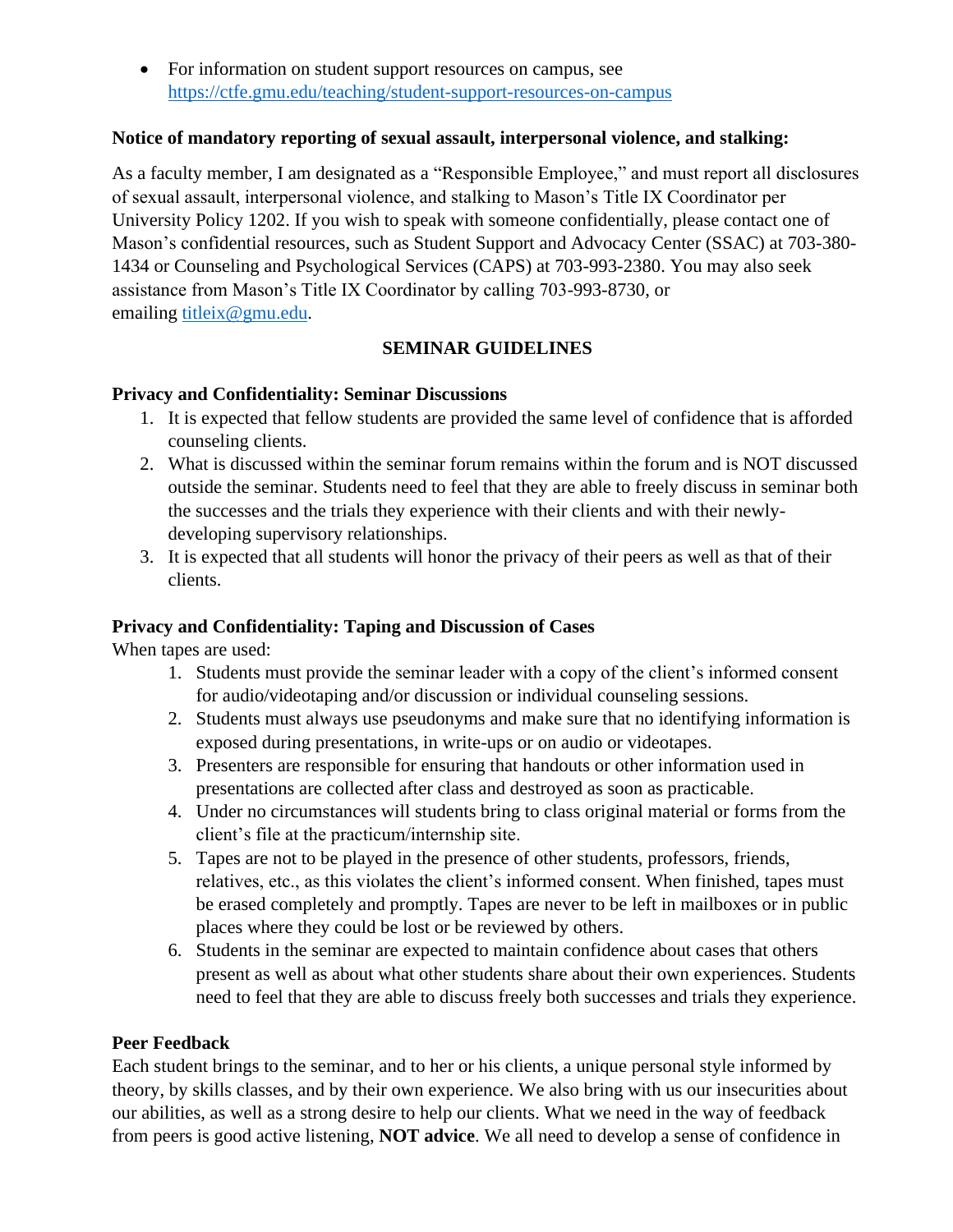our instincts and our ability to interact therapeutically with our clients. As peers, we can facilitate the development of confidence in each other by drawing out each other's best reflective thoughts about the work we do. A good way to do this is to encourage each other to think more deeply or more creatively about our individual clients, to allow us to draw on our own developing resources to problem solve.

Giving advice, such as "I had a client like yours, you should read this great book on working with depression" or "you need to confront the discrepancies in your client's story" or "maybe you should try x or y" do not draw out the counselor's resources, they tell the counselor that we have the solution to their problem with a client. They are a covert way of imposing our own opinion on another. When we give advice, we mean well, but it isn't the most productive feedback. In reality, when it comes down to it, the counselor is the one in the room with the client; what better support can we give the counselor than to strengthen her or his confidence in her own abilities. Do offer feedback that challenges the counselor to draw out his best. "You seem discouraged about client x. Has it been that way all along" is a good opener. "When did you first feel as though you were at a stuck point?" "What was that like for you?" are open questions that promote selfdiscovery and can lead the counselor to understanding more about themselves and their clients.

### **Assessment Rubric(s)**

| Area            | %           | <b>Exceeds</b>     | <b>Meets</b>       | Approaching        | <b>Below</b>       |
|-----------------|-------------|--------------------|--------------------|--------------------|--------------------|
| <b>Assessed</b> | Standards 4 |                    | <b>Standards 3</b> | <b>Standards 2</b> | Standards 1        |
|                 |             | A [100-97]; A-     | B+ [93-91]; B [90- | B- [86-84]; C [83- | F [79              |
|                 |             | $[96-94]$          | 871                | 801                | and below]         |
| 1. Core         | 10          | Core conditions    | Core conditions    | Core conditions    | Core conditions    |
| conditions      |             | including positive | including positive | including positive | including positive |
| [KPI A.5.a.2;   |             | regard, empathy,   | regard, empathy,   | regard, empathy,   | regard, empathy,   |
| <b>CACREP</b>   |             | and genuineness    | and genuineness    | and genuineness    | and genuineness    |
| 2.F.5.f;        |             | are apparent and   | are apparent and   | are apparent and   | are not apparent   |
| 2.F.5.n]        |             | communicated to    | communicated to    | communicated to    | nor                |
|                 |             | the client at all  | the client most of | the client some of | communicated to    |
|                 |             | times              | the time           | the time           | the client most of |
|                 |             |                    |                    |                    | time               |
| 2. Minimal      | 10          | Minimal            | Minimal            | Minimal            | Minimal            |
| encouragers     |             | encouragers are    | encouragers are    | encouragers are    | encouragers are    |
| [KPI A.5.a.2;   |             | utilized           | utilized           | utilized           | not utilized       |
| <b>CACREP</b>   |             | appropriately and  | appropriately and  | appropriately and  | appropriately or   |
| 2.F.5.f]        |             | effectively at all | effectively most   | effectively some   | effectively most   |
|                 |             | times              | of time            | of the time        | of the time        |
| 3. Counseling   | 20          | Appropriate and    | Appropriate and    | Appropriate and    | Appropriate and    |
| relationship    |             | professional       | professional       | professional       | professional       |
| [KPI A.5.a.2;   |             | counseling         | counseling         | counseling         | counseling         |
| <b>CACREP</b>   |             | relationship with  | relationship with  | relationship with  | relationship with  |
| 2.F.5.f;        |             | client is          | client is          | client is          | client is not      |
| 2.F.5.n]        |             | established and    | established and    | established and    | established nor    |
|                 |             | maintained         | maintained         | maintained         | maintained         |
|                 |             | throughout the     | throughout most    | throughout some    | throughout most    |
|                 |             | entire session     | of the session     | of the session     | of the session     |

*A.5.a.2 – CMHC: Tape Review Assignment in 750*